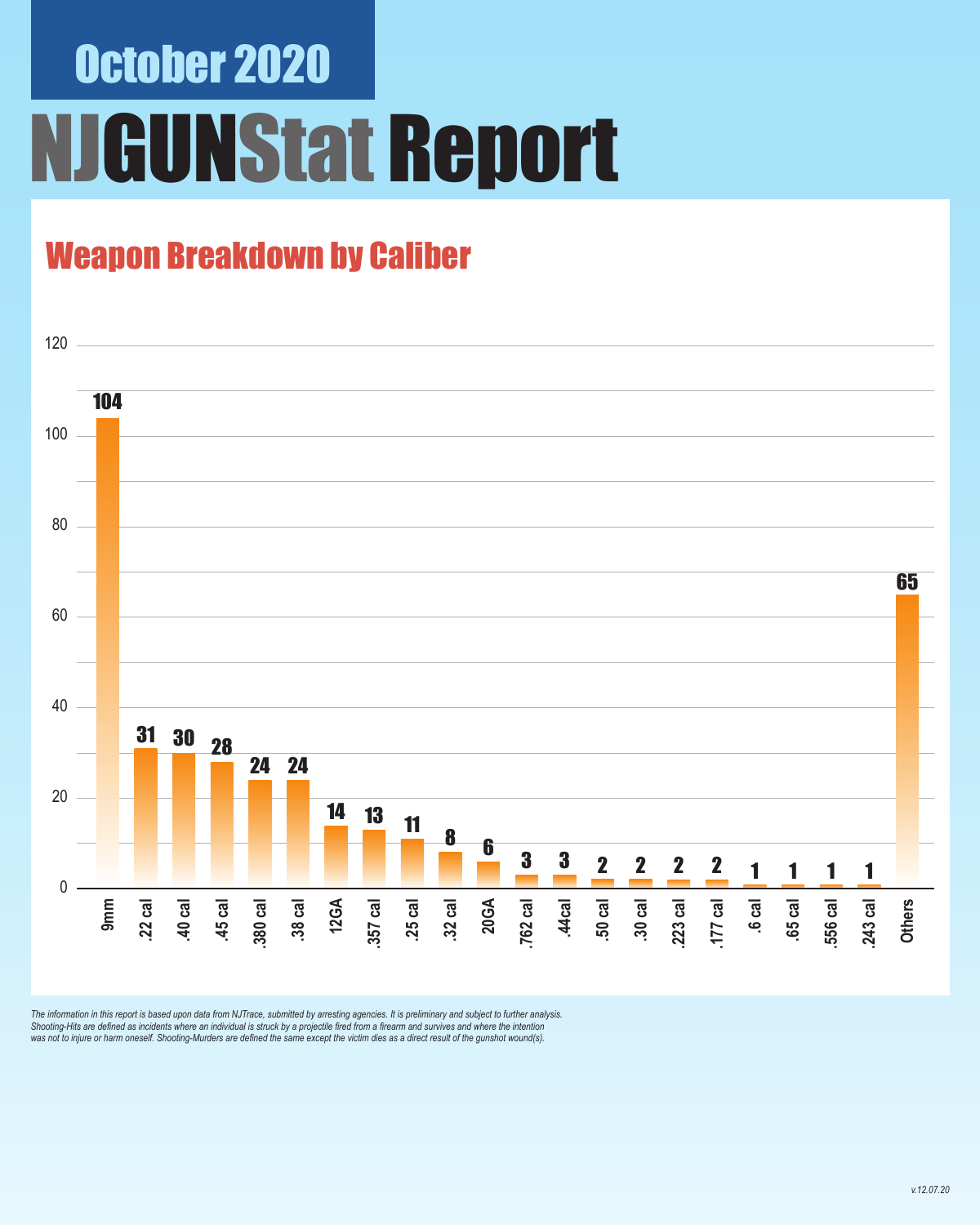# October 2020 UNStat Report

#### Gun Recovery Numbers Statewide

| <b>Total Crime Guns Recovered</b>                    | 376 |
|------------------------------------------------------|-----|
| Found Property/Turned in                             | 169 |
| <b>Guns with Possessors</b>                          | 207 |
| Individuals Arrested with<br>more than One Crime Gun | Ⴌ   |

### New Jersey Counties



#### New Jersey Cities



*The information in this report is based upon data from NJTrace, submitted by arresting agencies. It is preliminary and subject to further analysis. Shooting-Hits are defined as incidents where an individual is struck by a projectile fired from a firearm and survives and where the intention*  was not to injure or harm oneself. Shooting-Murders are defined the same except the victim dies as a direct result of the gunshot wound(s).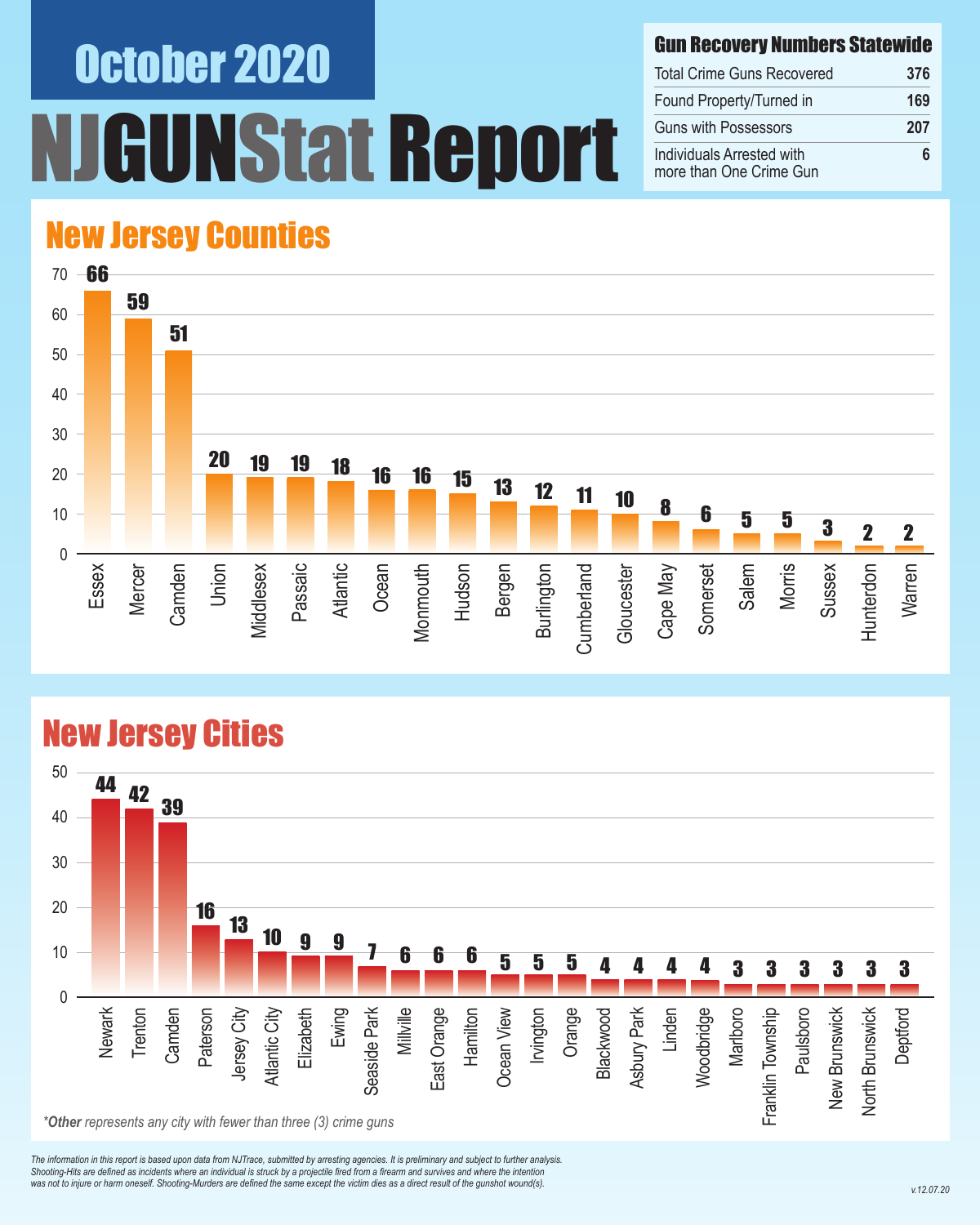# October 2020 NJGUNStat Report

### Weapon Breakdown by Manufacturer



*This chart reflects the information provided to the New Jersey State Police through NJTrace, a statewide program that relies on local police departments to input data on guns used in the commission of a crime. This chart does not rely on any reports from the federal Bureau of Alcohol, Tobacco, Firearms and Explosives (ATF). The information is preliminary and subject to further analysis.*